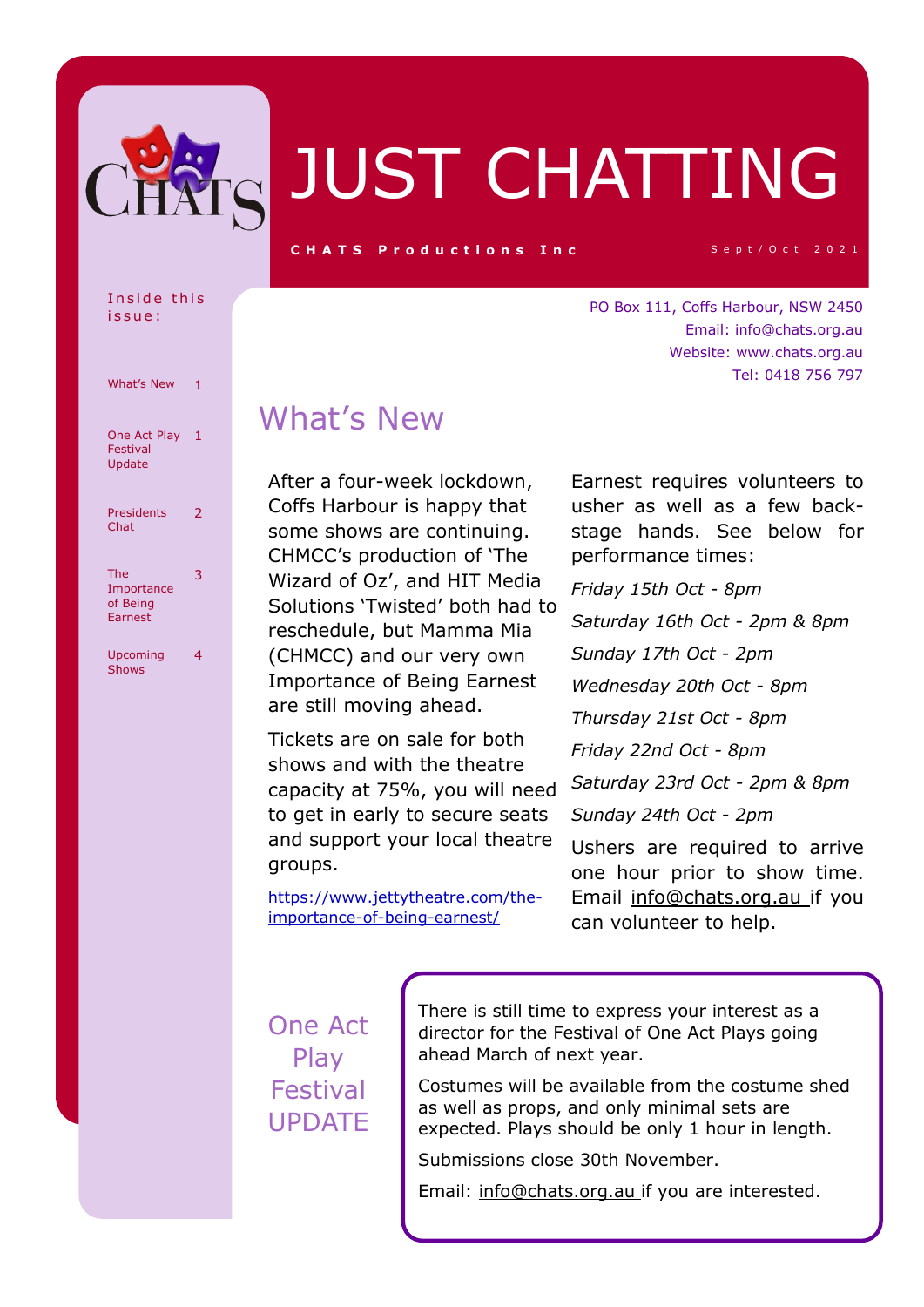## President's Chat

#### Dear Members,

Well it seems an age since we put "In Bed With The Bishops" on the stage. October is approaching quickly, and everyone is working against the clock to get "The Importance Of Being Earnest" up to speed. Unfortunately, the cast lost a month's worth of rehearsal time due to COVID lockdown. We did try a couple of zoom rehearsals with mixed success, but you can't beat face to face rehearsal where you can interact with your fellow actors.

Having said all that, as the director I am very pleased with the progress of this production. The cast are polishing their parts and I know the audience are going to thoroughly enjoy this fast-moving comedy.

Oscar Wilde's wit is at the forefront in having a go at British society. Earnest is one of the funniest plays I have seen, with Jack and Algy both trying to maintain their false persona's and Gwendolen and Cecily trying work out who is engaged to Earnest.

Enter Lady Bracknell who is the snob to beat all snobs, who changes her allegiances quickly when she discovers there is money involved. Lane, Algy's butler who at times tries to act well above his station, has some very funny lines as does the doddering old Dr. Chasuble the local pastor, who is delightful in trying to show his affection to Miss Prism, Cecily's mentor.

Lastly, Merrimen the butler adds to this well-rounded comedy.



Please book your tickets at Jetty Theatre: 6648 4930 or online.

The Importance of Being Earnest opens Friday October 15.

CHATS and CHMCC will be looking to hold a combined Christmas party in December, depending on where we are with COVID rules.

Good Luck to Dee Tune and her cast for "Mamma Mia" that goes on stage in November.

To all CHATS members, please come and see both The Importance of Being Earnest and Mamma Mia to show your support to all those that work tirelessly to bring quality theatre to the Coffs Harbour community, particularly in these trying times.

Regards,

*Rex Madigan President*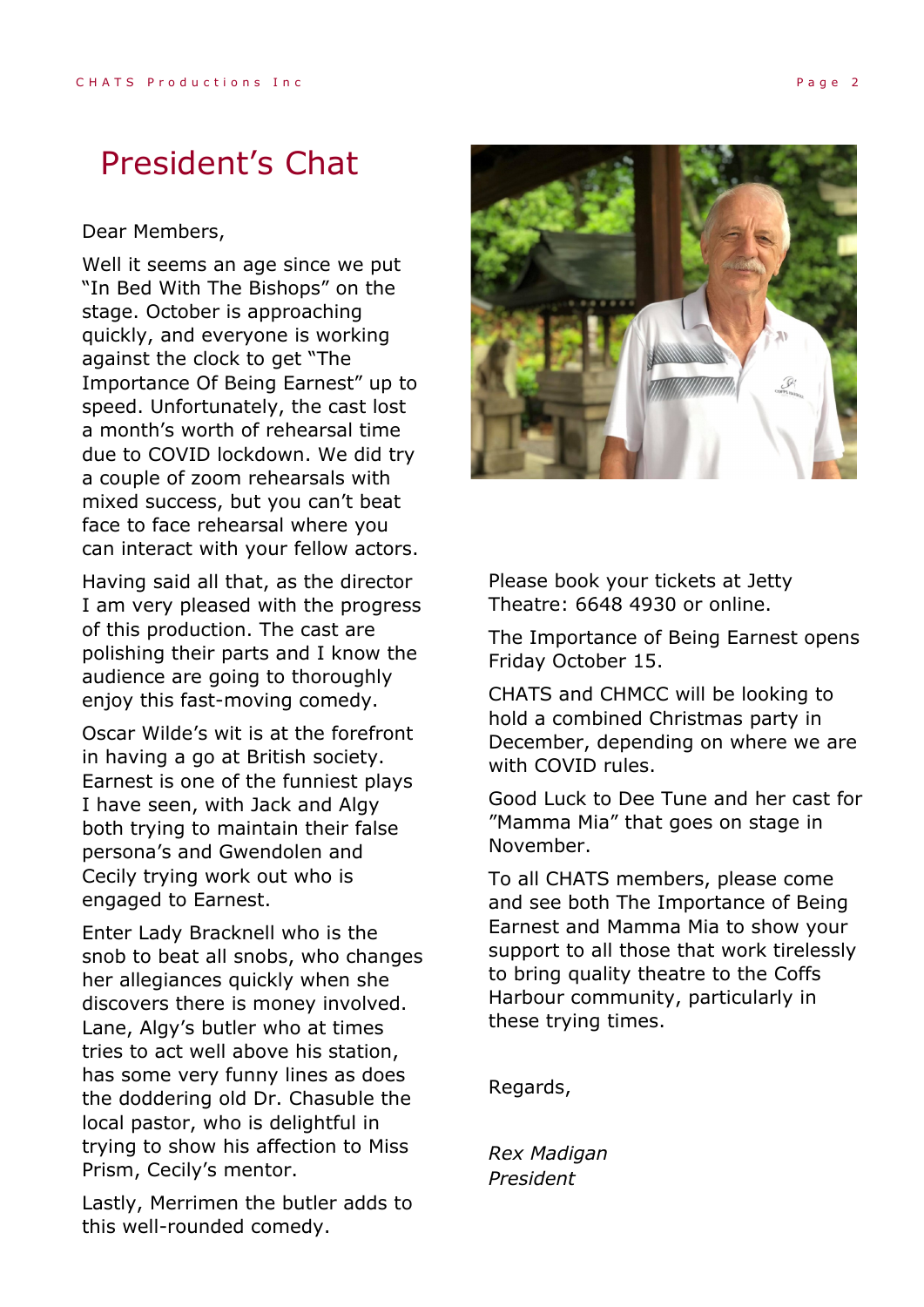P a g e 3



#### **TRUDY JEFFERY**

Assistant Director

## The Importance Of Being Earnest

We have had an interesting rehearsal period of the 'The Importance of Being Earnest'. We rehearse at East Coast Accessibility Services. The space is great and we have made it our home for rehearsals.

I have loved being AD, seeing the cast grow into their characters and occasionally stepping in for absent cast members for various reasons.

On 14th August, we received notice we were going into lockdown, but this did not stop us from organising Zoom rehearsals. I must admit, we had a few hiccups with technology and only managed to zoom a few times. Despite some health interruptions, our rehearsals managed to carry on.

We were not sure if we were able to go on stage in October, with the uncertainty if lockdown would be lifted or not. The whole cast were determined to keep up with rehearsals and stay positive about making it to the stage.

Lockdown was lifted for us in Coffs Harbour and there were cheers all round. The cast came back rehearsing face-to -face and hit the ground running, with most lines learnt and the interaction between characters really starting to come together. We are still finding ourselves laughing: it is a very amusing play.

I am speaking for everyone when I say we are very much looking forward to tech week and getting on stage. We were fortunate enough to have a rehearsal last Sunday in the theatre, and it felt great. We were able to see the actual stage space and worked out some minor blocking issues.

I am really enjoying working with this fantastic cast and working along side Rex: he is a wonderful director and mentor.

**Trudy** 

Assistant Director